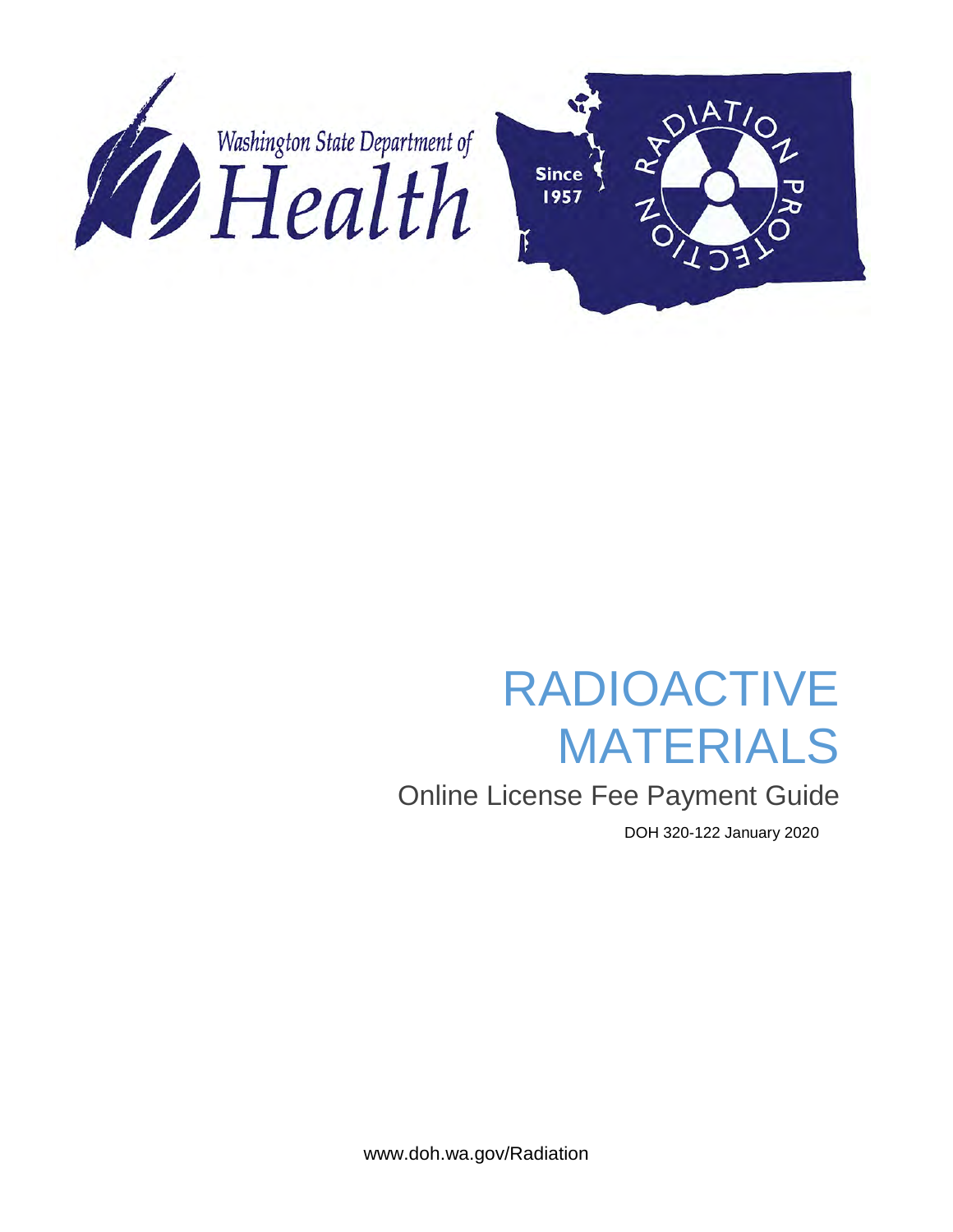Radioactive Materials licensees may now pay annual license fees online with an electronic check account transfer, Visa or MasterCard.

Certain license information changes require review or license amendments. Information regarding changes to your license can be [found on our website](https://www.doh.wa.gov/CommunityandEnvironment/Radiation/RadioactiveMaterials/Licensing/regulatoryguide) [\(https://www.doh.wa.gov/CommunityandEnvironment/Radiation/RadioactiveMaterials/Licensing/regul](https://www.doh.wa.gov/CommunityandEnvironment/Radiation/RadioactiveMaterials/Licensing/regulatoryguide) [atoryguide\)](https://www.doh.wa.gov/CommunityandEnvironment/Radiation/RadioactiveMaterials/Licensing/regulatoryguide).

We recommend submitting any license changes (radiation safety officer contact, address, etc.) to our office at least **two weeks** before making a payment online.

Send change requests to the Office of Radiation Protection, Radioactive Materials Section by email to [RadioactiveMaterials@doh.wa.gov,](mailto:RadioactiveMaterials@doh.wa.gov) or fax to 360-236-2255.

#### **New User Login Instructions**

Follow each step to ensure your successful online renewal. First-time users must start by creating an account.

**If you have an existing SAW account**, skip to step 7 for instructions to log in and sign up for online payment services.

**Note:** Contact Consolidated Technology Services (24 hours) at 888-241-7597 or email them at [servicedesk@cts.wa.gov](mailto:servicedesk@cts.wa.gov) if you experience problems with the SAW website.

### **Online License Payments**

Online payments are made through Secure Access Washington (SAW).

| Step 1: Get started at<br>https://secureaccess.wa.gov/<br>Step 2: Select SIGN UP! | TA 1<br>õ<br><b>ASHI</b><br>1889                                                                              | WELCOME<br>to your login for Washington state.               |
|-----------------------------------------------------------------------------------|---------------------------------------------------------------------------------------------------------------|--------------------------------------------------------------|
|                                                                                   | SecureAccess                                                                                                  | TIPS ON<br><b>GET HELP</b>                                   |
|                                                                                   | <b>LOGIN</b><br><b>USERNAME</b><br>PASSWORD<br><b>SUBMIT</b><br>Forgot your username?   Forgot your password? | ON BEHALF OF<br><b>ASHINGTOM</b><br>STATF<br><b>AGENCIES</b> |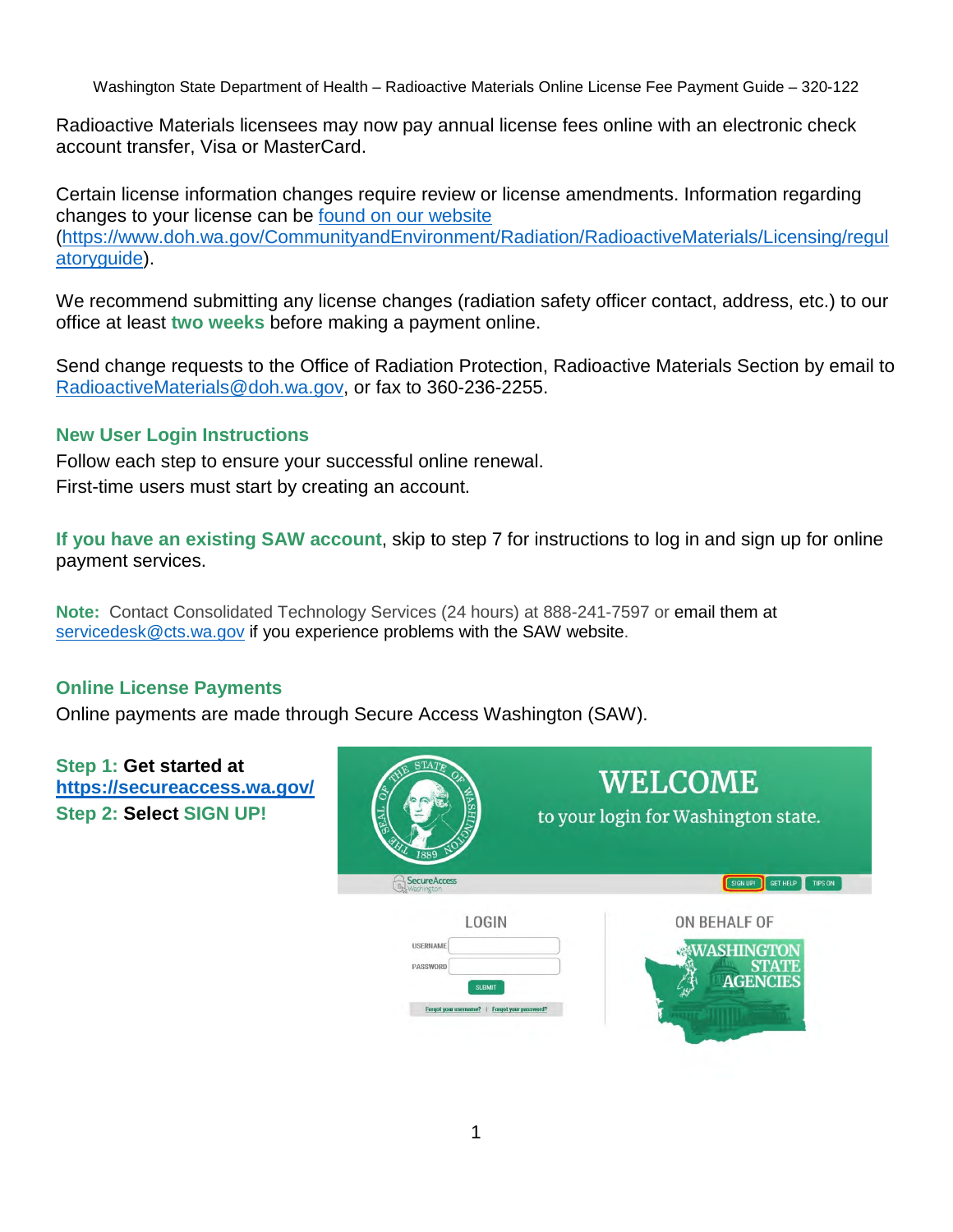**Step 3:** Enter your personal information, create a password and select **I'm not a robot**. Choose the verification images, select **VERIFY**, then select **SUBMIT**.

**Note:** Be sure to create a password that meets the specific parameters required by SAW: must be at least 10 characters, must contain at least three uppercase letters, lowercase letters, numerals or special characters, and does not include your user ID or your full name.

| 山名                                                                                                                                            | <b>SIGN UP!</b>                                                      |
|-----------------------------------------------------------------------------------------------------------------------------------------------|----------------------------------------------------------------------|
|                                                                                                                                               | <b>CHECK NOW</b><br>Not sure if you already have an account?         |
| <b>FIRST NAME</b>                                                                                                                             |                                                                      |
| <b>LAST NAME</b>                                                                                                                              |                                                                      |
| <b>EMAIL</b>                                                                                                                                  | Select all images with a<br><b>bus</b>                               |
| <b>USERNAME</b>                                                                                                                               |                                                                      |
| <b>PASSWORD REQUIREMENTS</b>                                                                                                                  |                                                                      |
| Add at least 10 more characters<br>Add a special character or a lower<br>case letter or an uppercase letter or a<br>number<br><b>PASSWORD</b> |                                                                      |
| <b>CONFIRM PASSWORD</b>                                                                                                                       |                                                                      |
| I'm not a robot<br>۷                                                                                                                          | C<br>$\odot$<br><b>VERIFY</b><br><b>reCAPTCHA</b><br>Privacy - Terma |
| <b>SUBMIT</b>                                                                                                                                 |                                                                      |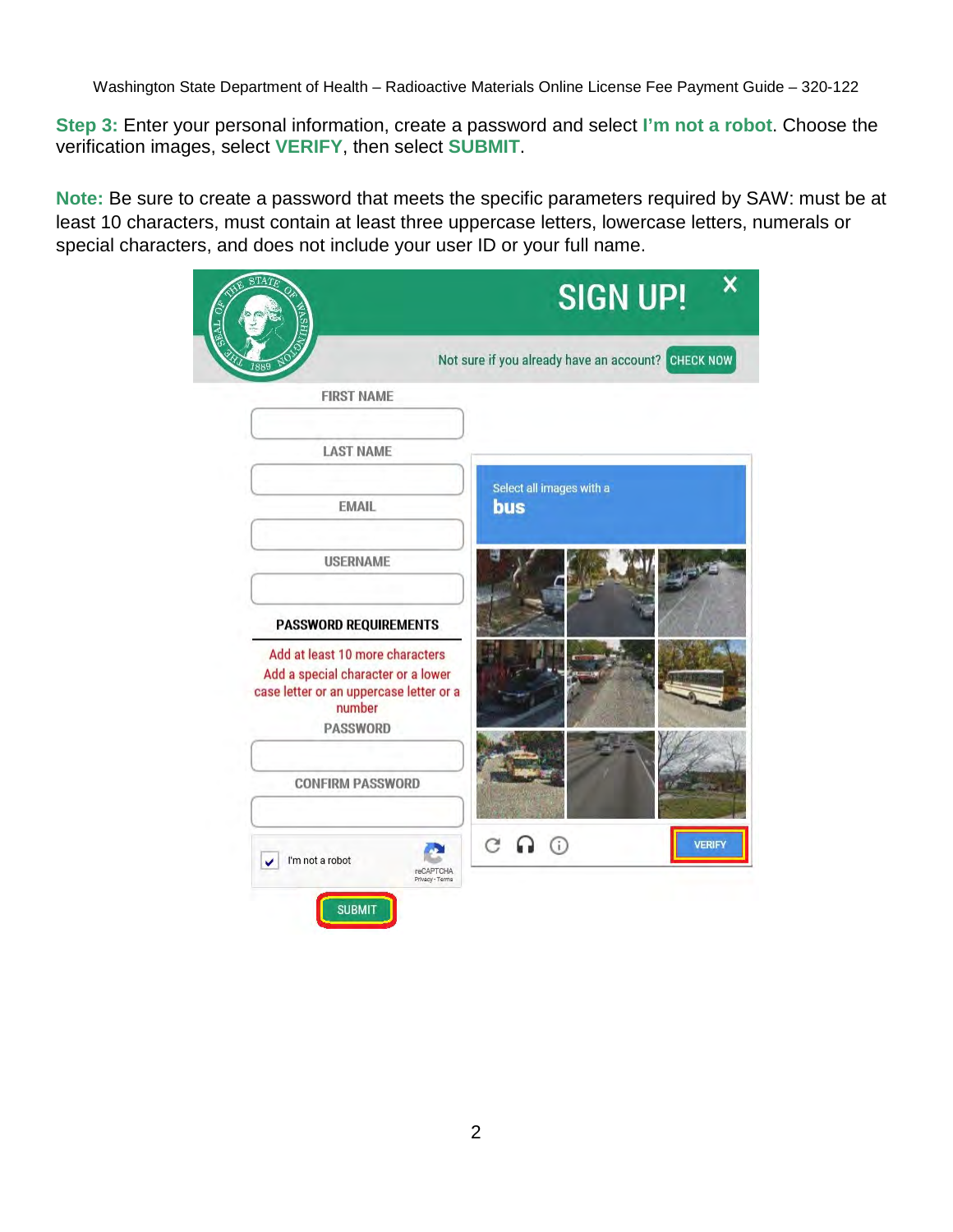**Step 4: Check your email account to activate your new SAW account.**



# **CHECK YOUR EMAIL**

An activation link has been sent to your email. You must click the link to activate your account before you can login.

### **Step 5: Select the link in the email message: To activate your account, please click.**

Fri 8/3/2018 8:55 AM secureaccess@cts.wa.gov SecureAccess Washington : Welcome to SecureAccess Washington

You are almost finished,

Thank you for signing up with Secure Access Washington.

Your username is:

To activate your account, please click: https://secureaccess.wa.gov/public/saw/pub/regConfirm.do?s=64145&userId=

For questions or concerns about your SecureAccess Washington account, please visit https://secureaccess.wa.gov/public/saw/pub/help.do

Thank you, The Secure Access Washington Team

This is an automated message sent by SecureAccess Washington. Login at https://secureaccess.wa.gov If you require assistance, please leave us a note at https://secureaccess.wa.gov/public/saw/pub/help.do

### **Step 6: Select LOGIN.**



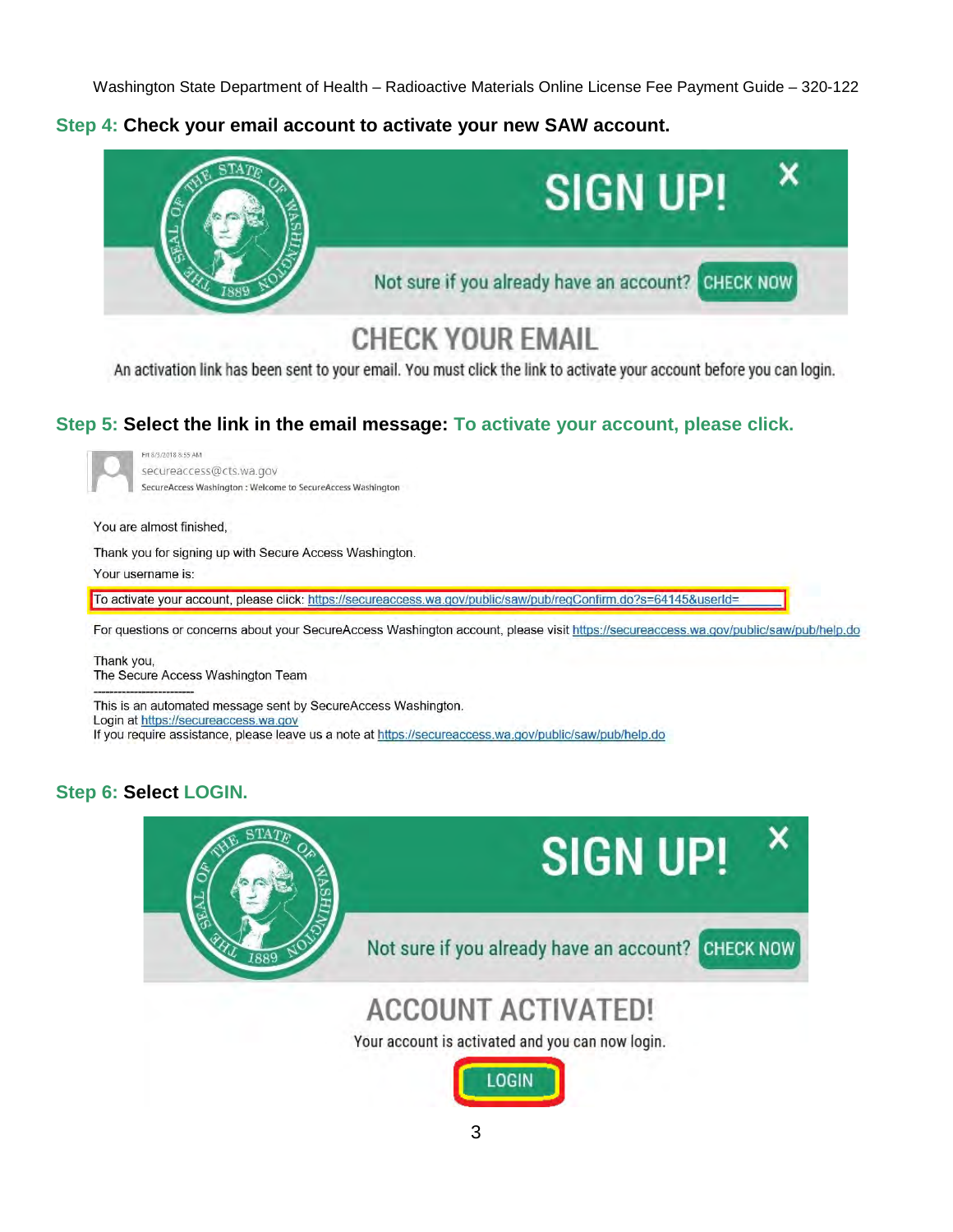**Step 7: Enter the user ID and password you just created. Select SUBMIT.**

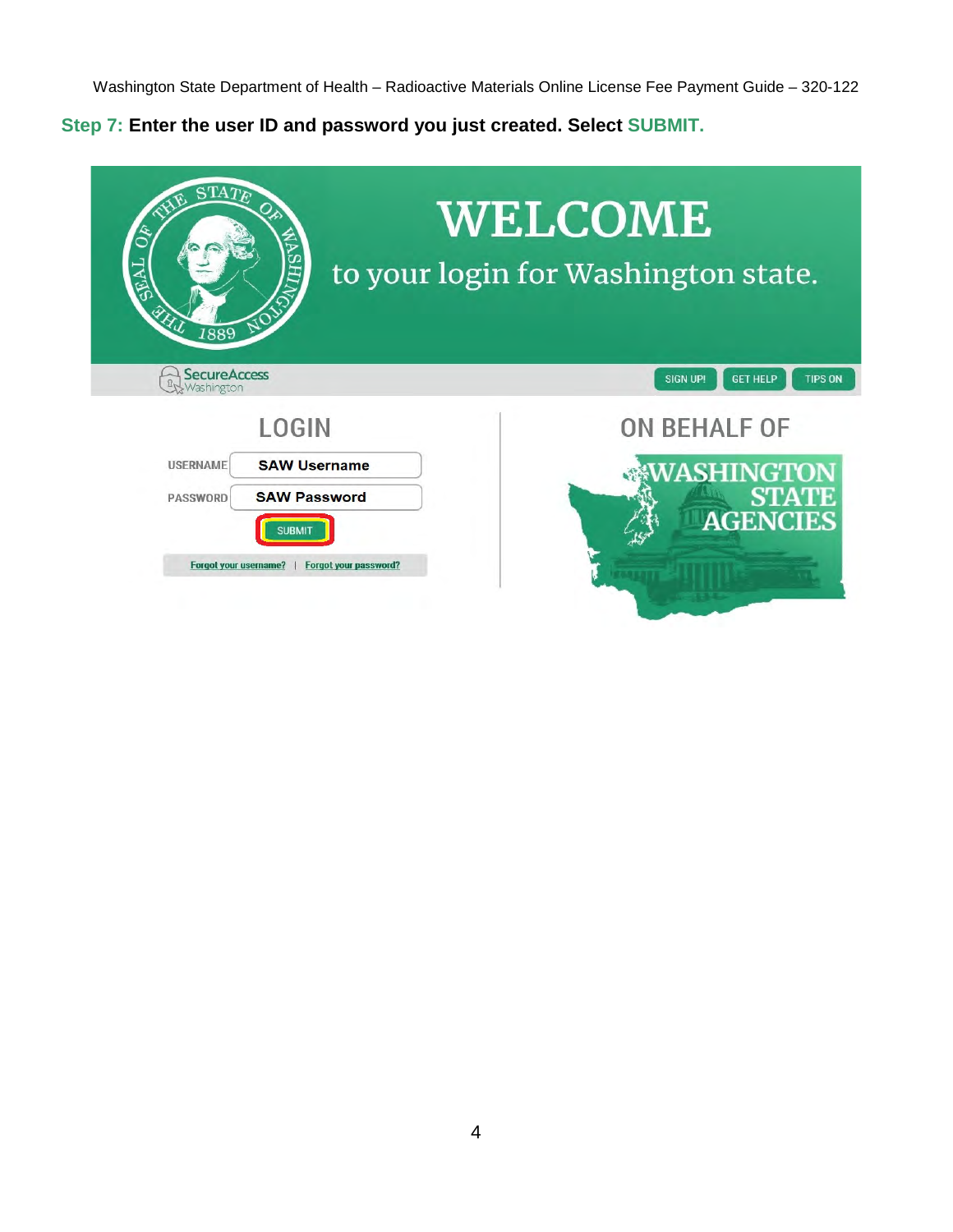**Step 8: After logging in, select ADD A NEW SERVICE.**

|                          | <b>GOOD MORNING!</b><br>What can we help you access today? |                |                                   |               |
|--------------------------|------------------------------------------------------------|----------------|-----------------------------------|---------------|
| 1889                     |                                                            |                |                                   |               |
| <b>SecureAccess</b>      |                                                            | <b>ACCOUNT</b> | <b>GET HELP</b><br><b>TIPS ON</b> | <b>LOGOUT</b> |
| <b>ADD A NEW SERVICE</b> |                                                            |                | SHOWING YOUR SERVICES FROM        |               |

**AGENCIES** 

 $\mathbb{Z}^{\mathbb{N}}$ 

**Step 9: Select I would like to browse a list of services.**

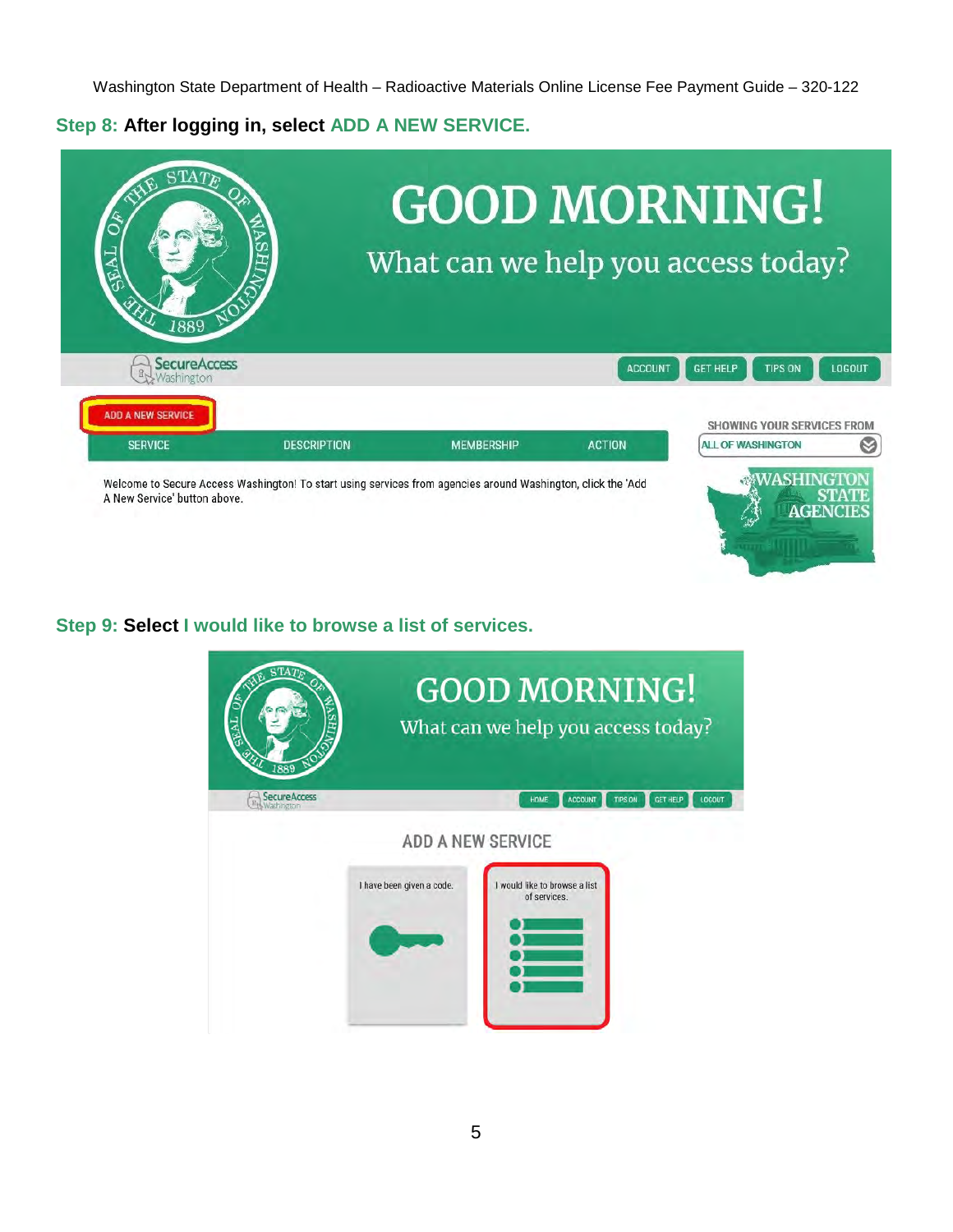#### **Step 10: Click on Department of Health to expand the list, select ENVIRONMENTAL HEALTH PAYMENT SYSTEM and click APPLY.**

|                                                            | <b>ACCOUNT</b><br><b>TIPS ON</b><br><b>GET HELP</b><br>HOME<br><b>LOGOUT</b>        |
|------------------------------------------------------------|-------------------------------------------------------------------------------------|
|                                                            | <b>ADD A NEW SERVICE</b>                                                            |
|                                                            | <b>Board of Accountancy</b>                                                         |
|                                                            | <b>Consolidated Technology Services</b>                                             |
|                                                            | <b>Department of Archaeology and Historic Preservation</b>                          |
|                                                            | <b>Department of Commerce</b>                                                       |
|                                                            | <b>Department of Ecology</b>                                                        |
|                                                            | <b>Department of Financial Institutions</b>                                         |
|                                                            | <b>Department of Health</b>                                                         |
|                                                            | <b>Department of Labor and Industries</b>                                           |
|                                                            | <b>Department of Licensing</b>                                                      |
|                                                            |                                                                                     |
|                                                            | <b>Department of Natural Resources</b>                                              |
|                                                            | <b>Department of Revenue</b>                                                        |
| $\mathbf{STA}T_{F}$                                        |                                                                                     |
| <b>TAN</b><br>1889                                         | <b>GOOD MORNING!</b><br>What can we help you access today?                          |
| <b>SecureAccess</b><br>$\overline{\Omega}_P$<br>Washington | <b>ACCOUNT</b><br><b>TIPS ON</b><br><b>GET HELP</b><br><b>HOME</b><br><b>LOGOUT</b> |
|                                                            | <b>SERVICES FROM DOH</b>                                                            |
|                                                            | <b>EMS ONLINE CERTIFICATION</b><br><b>APPLY</b>                                     |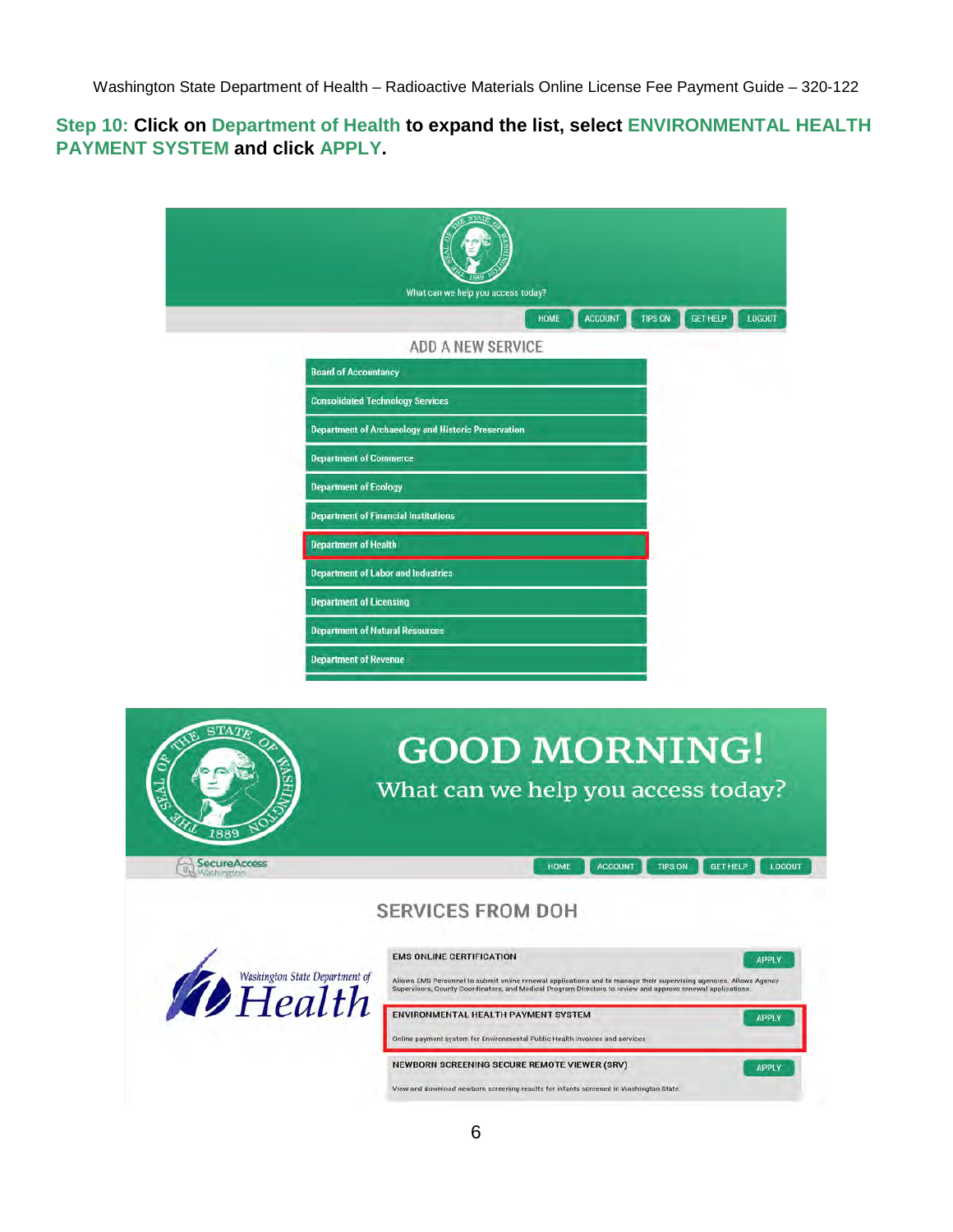**Step 11: You will see the REGISTRATION COMPLETE page. Select OK.**



**Step 12: Select the link for Environmental Health Payment System.** 

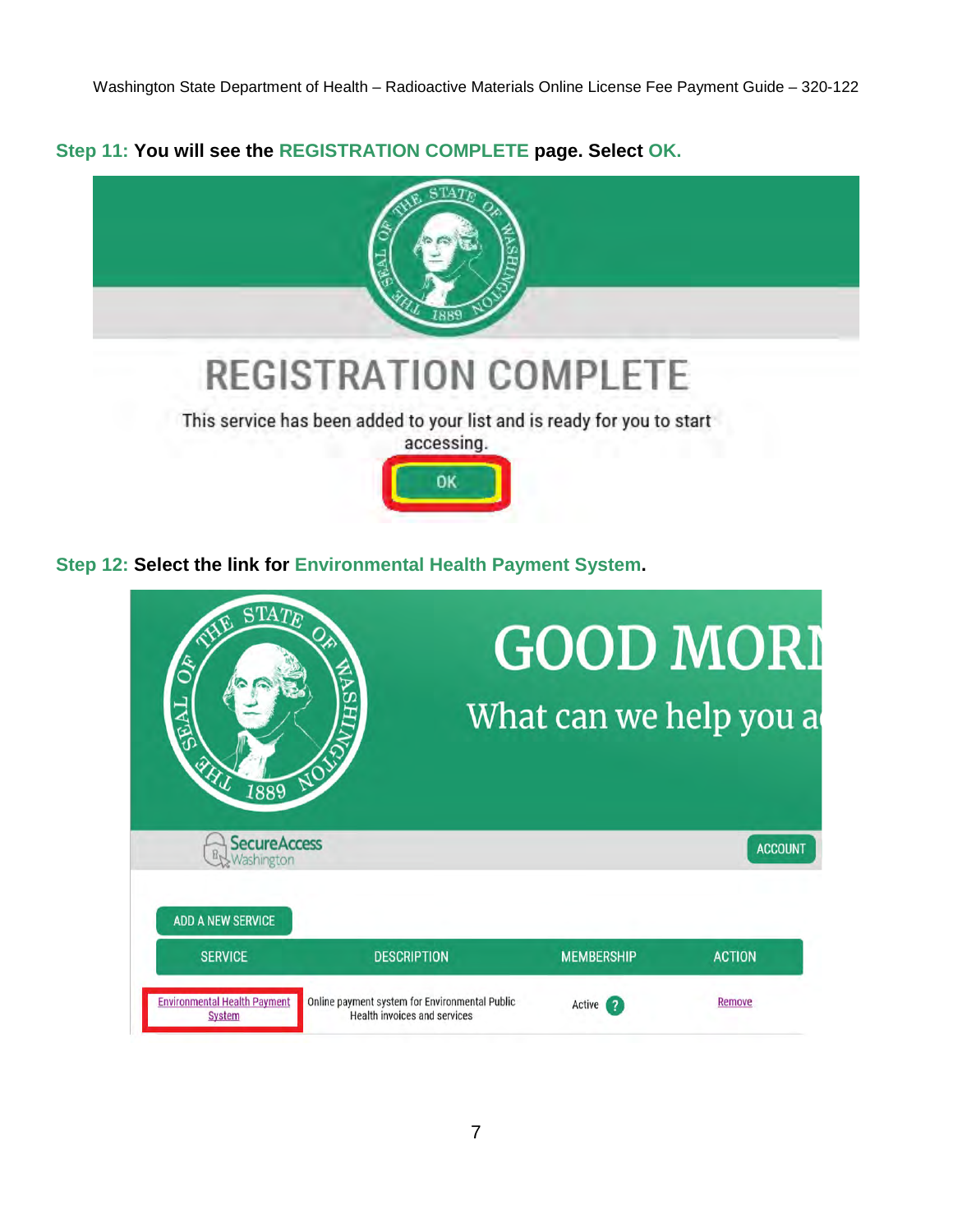**Step 13:** Click **CONTINUE** to be routed to the **Department of Health Environmental Public Health Online Payment System page.** 



**Step 14:** Follow each step to ensure you complete your online renewal successfully. **To get started**, on the **Radiation Protection** tab, select **Radioactive Materials Licensing** on the drop-down list or under **Quick Links** on the left side.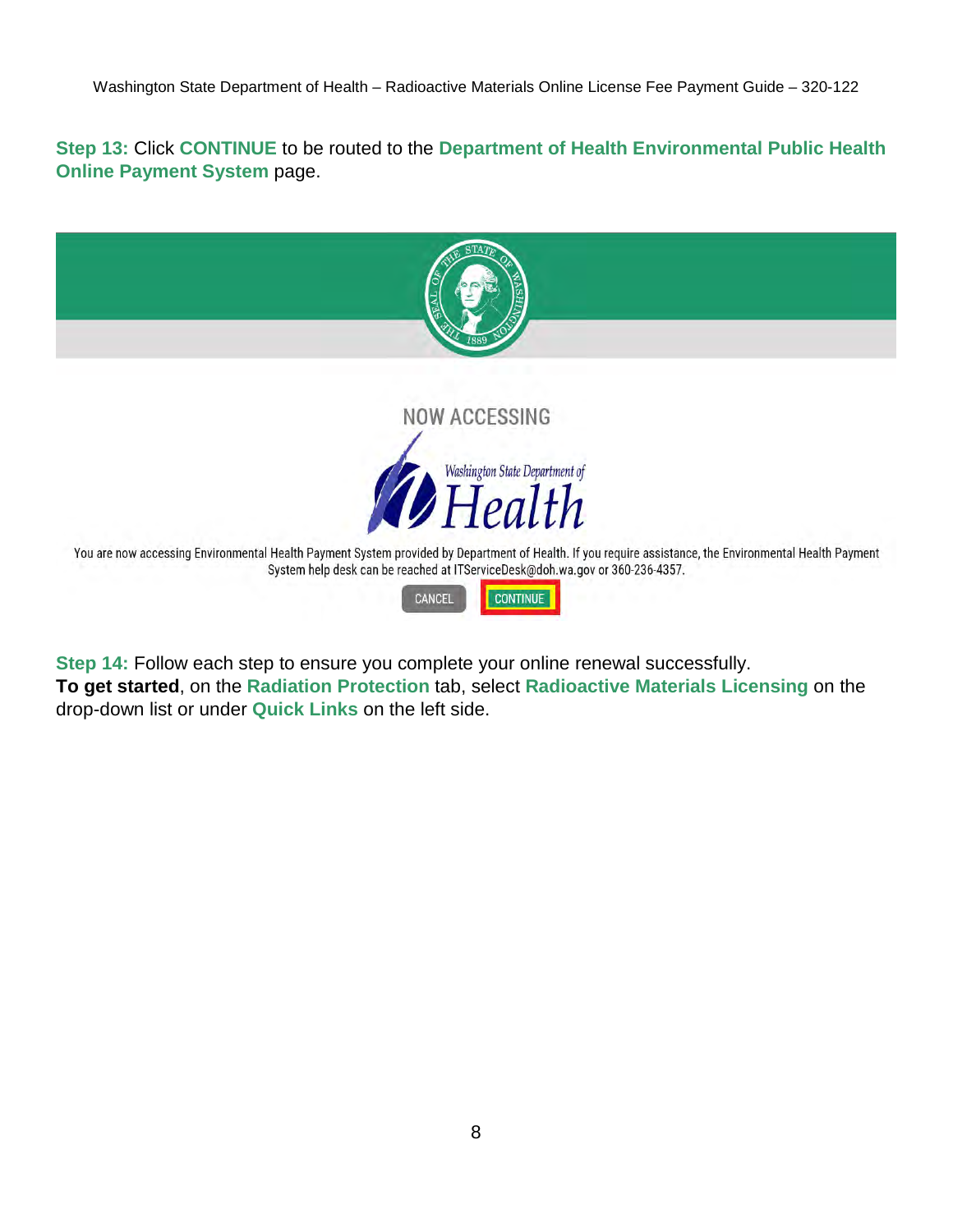| Health                                                                                                                                       |      |                       | Environmental Public Health Online Payment System                                                                                                                          |
|----------------------------------------------------------------------------------------------------------------------------------------------|------|-----------------------|----------------------------------------------------------------------------------------------------------------------------------------------------------------------------|
| Division of Environmental Public Health<br><b>Quick Links</b><br><b>Drinking Water OpPermit</b><br><b>Radioactive Materials</b><br>Licensing | Home | <b>Drinking Water</b> | <b>Radiation Protection</b><br><b>Radioactive Materials Licensing</b><br>ine Payment System<br><b>About Radiation</b><br><b>Luick Links.</b><br>************************** |
|                                                                                                                                              |      |                       | Washington State Department of Health<br>Environmental Public Health<br>Online Payment System                                                                              |
|                                                                                                                                              |      |                       | Technical issues with this Web site?<br>Email<br><b>Environmental Health Application Testing and Support</b><br>or call 360-236-4593                                       |

**Step 15: Enter your license number** from the invoice you received in the mail. **Select Search.** 

**Note:** The **License Category** letter and **License Number** are required fields. The **License Suffix** is an option field that is not included on all licenses. Your license category is based on the letter in your license (Ex: M001 – 'M' is Medical, I001 – 'I' is Industrial, etc.) and your license number are the digits that follow before the hyphenation, if applicable. See highlighted area on the invoice example below.

| Health                                                                                                           |                                                                                                                                                                                                                                |                       |                             | Environmental Public Health Online Payment System |                  |        |
|------------------------------------------------------------------------------------------------------------------|--------------------------------------------------------------------------------------------------------------------------------------------------------------------------------------------------------------------------------|-----------------------|-----------------------------|---------------------------------------------------|------------------|--------|
| Division of Environmental Public Health                                                                          | <b>Home</b>                                                                                                                                                                                                                    | <b>Drinking Water</b> | <b>Radiation Protection</b> |                                                   |                  |        |
| Radioactive Materials Licensee Invoice Payment<br>+ LicenseCategory is required.<br>» LicenseNumber is required. | [M]                                                                                                                                                                                                                            |                       |                             | (001)                                             |                  | $(-2)$ |
| <sup>7</sup> License Category:<br>ux M001 3<br><b>Lindustrial</b><br>M-Medical                                   | rius Crus<br>C-College/University<br><b>CD-Civit Delense</b><br>F-General Federal<br>GL-WDU Registrant<br>IR-Industrial Radiography<br>L-Laboratory<br>NP-Nuclear Pharmacy<br>R-General Washington<br><b>RECIP-Reciprocity</b> |                       | - License Number:<br>Searc  | Cancel                                            | Licensee Suffix: |        |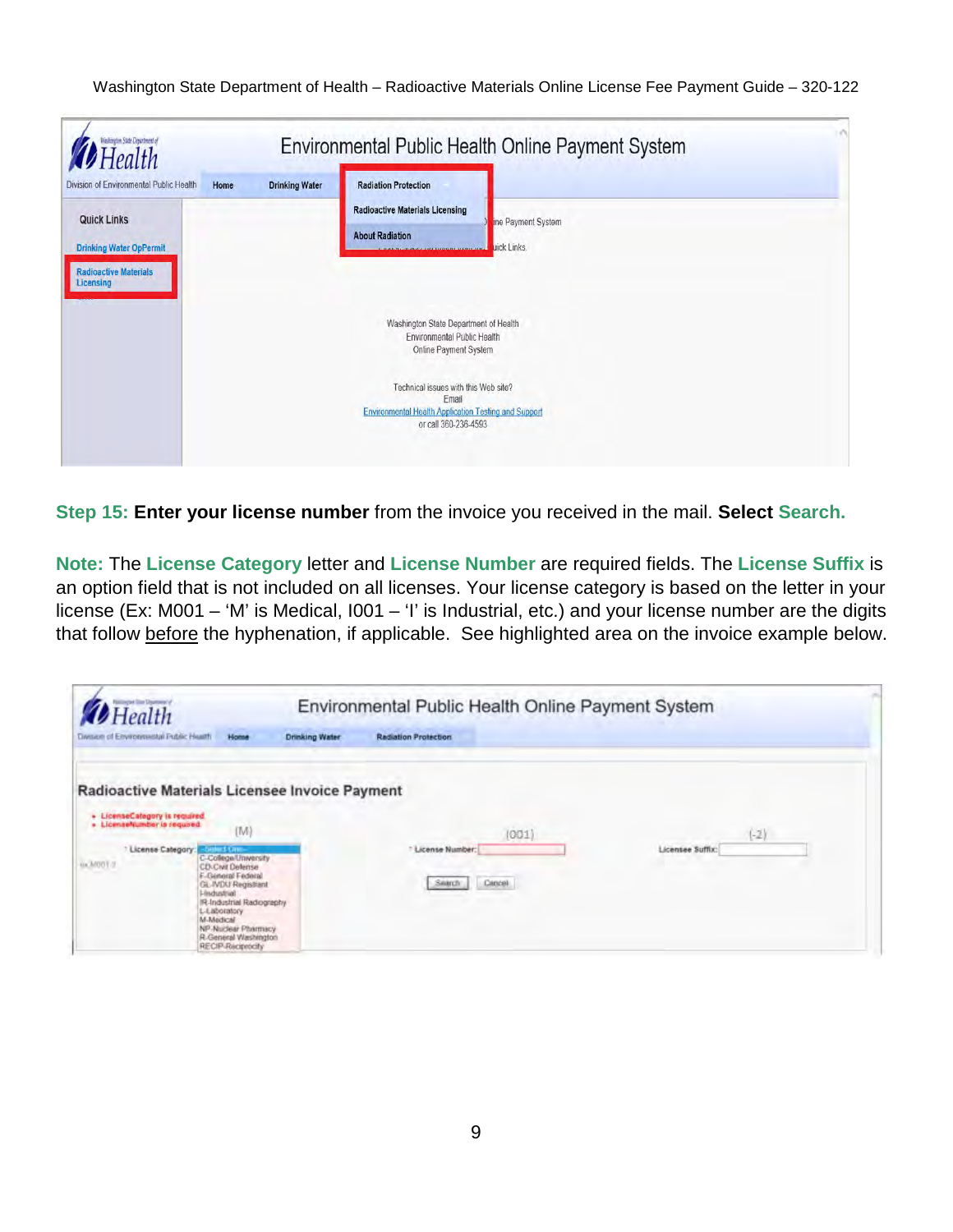|                        |                            | This is a bill for the annual radioactive materials license /<br>registration fee as authorized under chapter 246-254 WAC. |                                                                                                |                            |
|------------------------|----------------------------|----------------------------------------------------------------------------------------------------------------------------|------------------------------------------------------------------------------------------------|----------------------------|
|                        |                            | Invoice Mail Date: December 14, 2018                                                                                       |                                                                                                | Due Date: January 31, 2019 |
|                        |                            |                                                                                                                            | <b>INVOICE</b>                                                                                 |                            |
| City State Zip         | Licensee Mailing Address   |                                                                                                                            |                                                                                                |                            |
| corrections / changes, |                            |                                                                                                                            | Please review all information for accuracy. Line through incorrect data and make any necessary |                            |
|                        | Invoice Number:            | 032119                                                                                                                     |                                                                                                |                            |
|                        | Licensing Fee Calculation: |                                                                                                                            |                                                                                                |                            |
|                        |                            | Primary Fee Code 31 x 1 Location(s)                                                                                        | \$1,511.00                                                                                     |                            |
|                        |                            | Total License / Registration Fee:                                                                                          | \$1,511.00                                                                                     |                            |

**Step 16:** Your License Number, Licensee Name, and invoice information should now appear. Please verify that the information matches the information on your invoice. **Click Continue.**

| Division of Environmental Public Health | Home                                           | <b>Drinking Water</b>                   |                             | <b>Radiation Protection</b>          |                                          |                                 |                  |  |
|-----------------------------------------|------------------------------------------------|-----------------------------------------|-----------------------------|--------------------------------------|------------------------------------------|---------------------------------|------------------|--|
|                                         | Radioactive Materials Licensee Invoice Payment |                                         |                             |                                      |                                          |                                 |                  |  |
| ex:M001-2                               | * License Category: RECIP Reciprocity          | $\check{ }$                             |                             | * License Number:<br>Search          | Cancel                                   |                                 | Licensee Suffix: |  |
| Select Invoice(s) to make a payment.    |                                                |                                         |                             |                                      |                                          |                                 |                  |  |
| <b>License Number</b>                   | <b>Licensee Name</b>                           | <b>Invoice Type</b><br>Annual Licensing | <b>Invoice Year</b><br>2018 | <b>Invoice DueDate</b><br>01/31/2019 | <b>Invoice Total Amount</b><br>\$2583.00 | <b>Balance Due</b><br>\$2583.00 | <b>Scan Code</b> |  |
|                                         |                                                |                                         |                             |                                      |                                          |                                 |                  |  |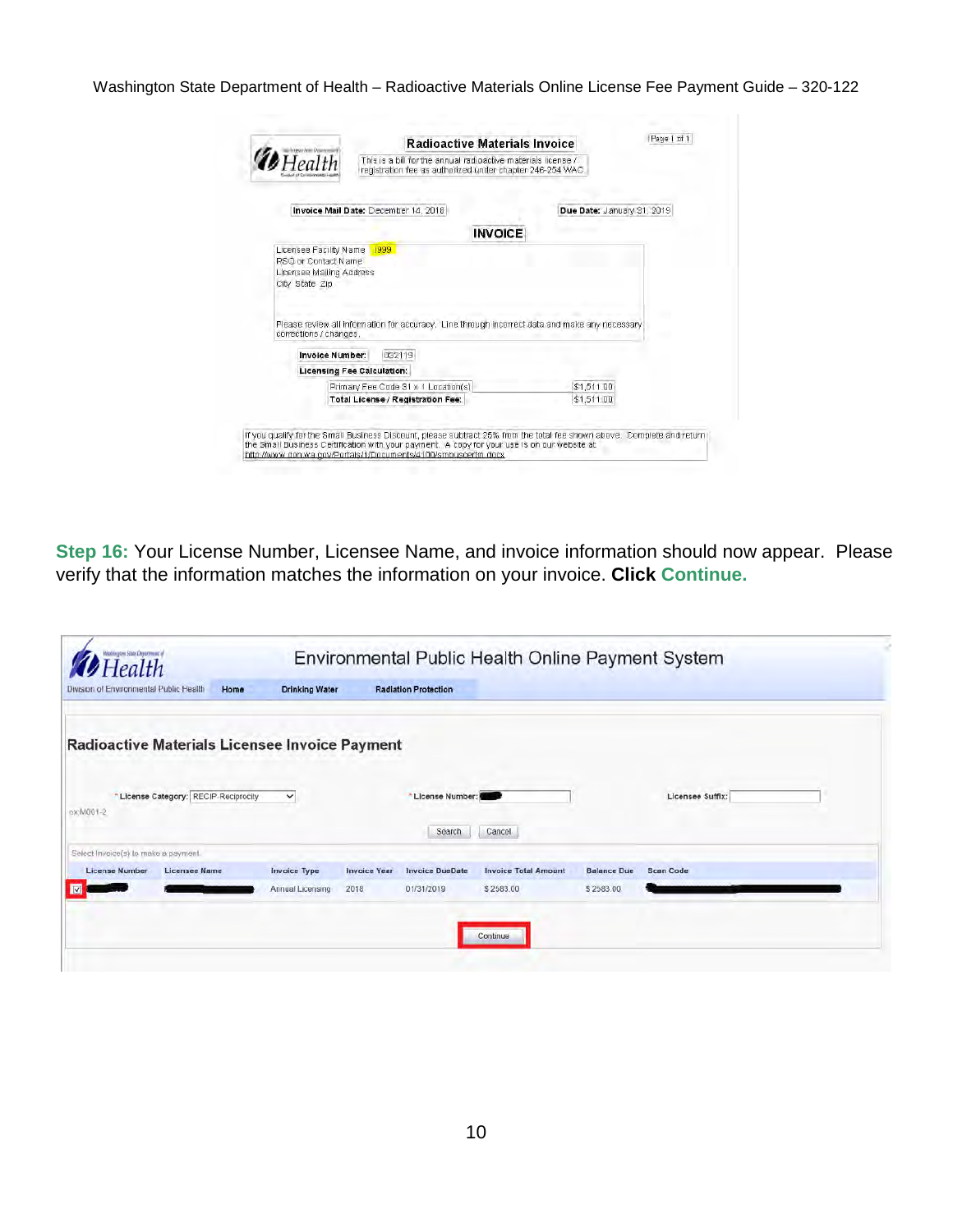**Step 17:** Your License Number, Licensee Name, and invoice information should appear again. Please verify that the information matches the information on your invoice. **Enter the amount you wish to pay in the Current Payment field. Click Pay Now.**

|           | Division of Environmental Public Health<br>Home | <b>Drinking Water</b>                                                                          | <b>Radiation Protection</b>   |                                  |                    |                        |
|-----------|-------------------------------------------------|------------------------------------------------------------------------------------------------|-------------------------------|----------------------------------|--------------------|------------------------|
|           | Entity ID: RECIP-092                            |                                                                                                | Entity Name: NEUTRON PRODUCTS |                                  |                    |                        |
|           |                                                 | The following entities are selected for payment. Click 'Pay Now' to proceed to payment portal. |                               |                                  |                    |                        |
|           |                                                 |                                                                                                |                               |                                  |                    |                        |
|           | <b>Entity Name</b>                              | <b>Invoice Year</b>                                                                            | <b>Invoice DueDate</b>        | <b>Invoice Total Amount</b>      | <b>Balance Due</b> | <b>Current Payment</b> |
|           |                                                 | 2018                                                                                           | 01/31/2019                    | \$2583.00                        | \$2583.00          | s 2583.00              |
| Entity ID |                                                 |                                                                                                |                               | Invoice(s) Amount Due: \$2583.00 |                    |                        |

**Step 18: Choose a method of payment, then select Next. You may pay by electronic check**  (ACH) **or pay by credit card** (VISA or MasterCard). There is a 2-percent convenience fee, if you choose to pay with a credit card.

**Note:** If you choose electronic check, you must also choose either **Personal** or **Business** on **Account Type**. For business checks, you will need to provide the business tax ID number for verification.



**Step 19:** Complete the required information and **select Next.** The billing address must be what your financial institution has on file for verification purposes or the renewal attempt will be unsuccessful.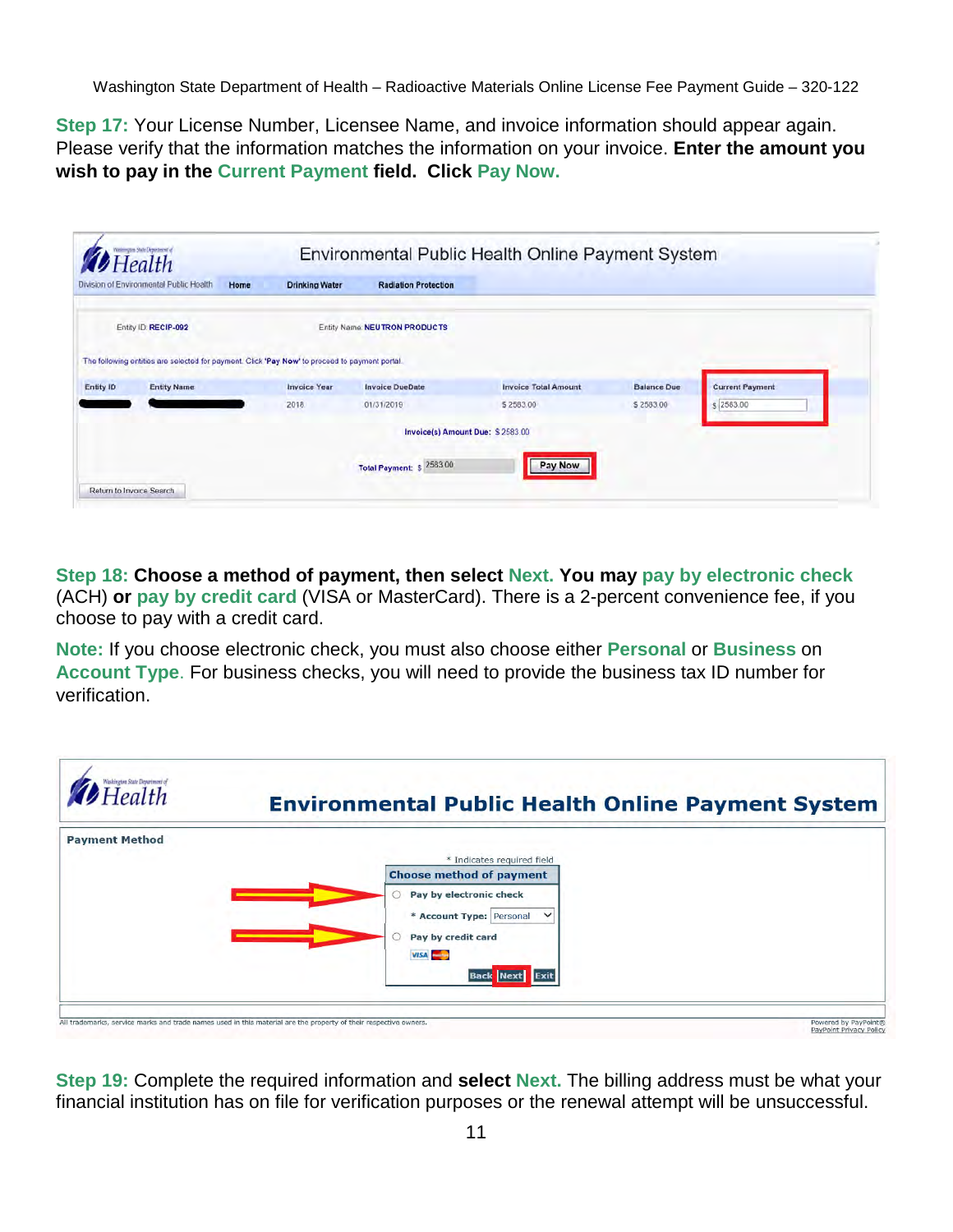| <b>Example of</b> | <b>Payment Information</b> |                                                                        | * Indicates required field        |
|-------------------|----------------------------|------------------------------------------------------------------------|-----------------------------------|
| Pay by Check:     |                            | <b>Billing Address</b>                                                 |                                   |
|                   |                            | Use Business Name                                                      |                                   |
|                   |                            | *First Name:                                                           |                                   |
|                   |                            | M.I.:                                                                  |                                   |
|                   |                            | *Last Name:                                                            |                                   |
|                   |                            | *Street Line 1:                                                        |                                   |
|                   |                            | <b>Street Line 2:</b>                                                  |                                   |
|                   |                            | *City:                                                                 |                                   |
|                   |                            | *State: Select State                                                   | ◡                                 |
|                   |                            | *Zip:                                                                  |                                   |
|                   |                            | *Country: UNITED STATES                                                | ◡                                 |
|                   |                            | Phone:                                                                 |                                   |
|                   |                            | E-Mail:                                                                |                                   |
|                   |                            | <b>Payment Details</b>                                                 |                                   |
|                   |                            | *Payment Amount: 70.00 USD                                             |                                   |
|                   |                            | Convenience Fee: 2.50 USD                                              |                                   |
|                   |                            | <b>Payment Method</b>                                                  |                                   |
|                   |                            | *Name on Card:                                                         |                                   |
|                   |                            | *Card Number:                                                          |                                   |
|                   |                            | * Month<br>$\checkmark$<br>*Expiration Date:<br>* Year<br>$\checkmark$ |                                   |
|                   |                            | *Card Verification Value(CVV2):<br>What's This?                        |                                   |
|                   |                            |                                                                        |                                   |
|                   |                            | * Enter the above code: SCUDV<br>Can't read? Try a different code.     | <b>Next</b><br>Exit<br><b>Bac</b> |
|                   |                            |                                                                        |                                   |

|                   | <b>Payment Information</b> | <sup>*</sup> Indicates required field                                                                                                                                                                                                                                                                                                                           |
|-------------------|----------------------------|-----------------------------------------------------------------------------------------------------------------------------------------------------------------------------------------------------------------------------------------------------------------------------------------------------------------------------------------------------------------|
| <b>Example of</b> |                            | <b>Billing Address</b>                                                                                                                                                                                                                                                                                                                                          |
| Pay by Card:      |                            | Use Business Name<br>*First Name:<br>M.L.<br>*Last Name:<br>*Street Line 1:<br><b>Street Line 2:</b><br>*City:<br>*State: Select State<br>◡<br>*Zip:<br>*Country: UNITED STATES<br>$\checkmark$                                                                                                                                                                 |
|                   |                            | Phone:<br>E-Mail:<br><b>Payment Details</b>                                                                                                                                                                                                                                                                                                                     |
|                   |                            | *Payment Amount: 70.00 USD<br><b>Convenience Fee: 2.50 USD</b><br>Your account will be debited in 1 to 3 days from the date identified. If your payment date falls on a non-<br>banking day your payment will be executed on the next available banking day. Current date payments<br>received after 6:00 PM ET will be executed on the next valid banking day. |
|                   |                            | <b>Payment Method</b>                                                                                                                                                                                                                                                                                                                                           |
|                   |                            | *Name On Account:<br>*Account Number:<br>What's This?<br>*Re-Type Account Number:                                                                                                                                                                                                                                                                               |
|                   |                            | *Routing Number:<br>What's This?<br>*Account Type: © Checking O Savings<br>*Driver License Number:                                                                                                                                                                                                                                                              |
|                   |                            | *Driver License State: Select State<br>$\check{ }$<br><b>Next</b><br>Bac<br>Exit                                                                                                                                                                                                                                                                                |